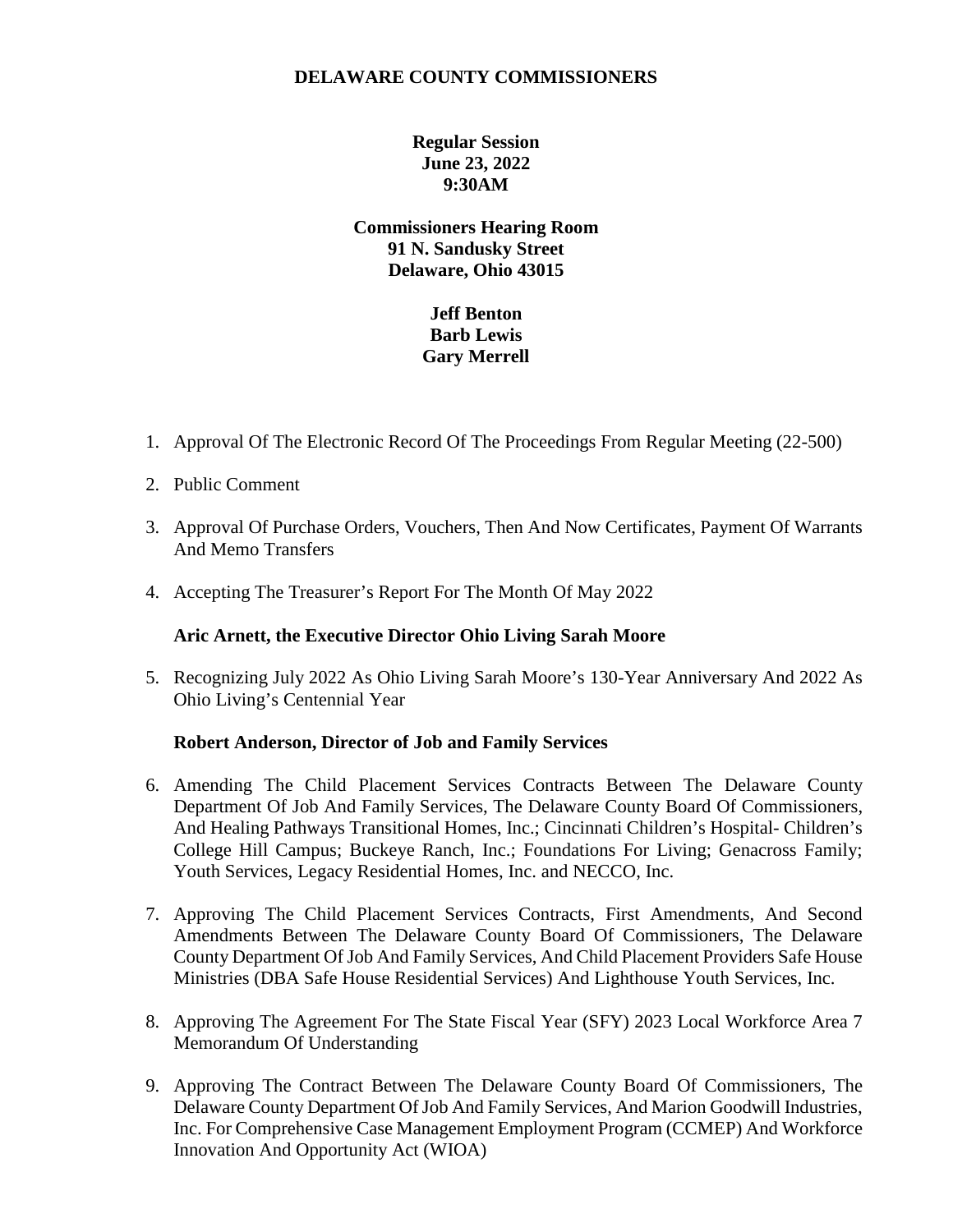10. Approving A Contract Between The Delaware County Commissioners, The Delaware County Department Of Job And Family Services, And The Delaware County Transit Board For Purchase Of Transportation Services

## **Tiffany Maag, Director of Environmental Services and Regional Sewer District**

- 11. Approving Change Order No. 01 To The Agreement Between The Delaware County Board Of Commissioners And Beheler Excavating, Inc. For The Lower Alum Creek Relief Pump Station And Forcemain Project, Forcemain Contract TC-142-FM
- 12. Approving A Services Agreement With Power Solutions Group, Ltd. For General Electrical **Services**
- 13. Setting The Bid Date And Time To Receive Bids For Liquid Sludge Hauling Services
- 14. Setting The Bid Date And Time To Receive Bids For Vacuum Box Rental And Services
- 15. Monthly Sanitary Approval Update To Board Of Commissioners

### **Jon Melvin, Director of Facilities**

16. Approving A Services Agreement With Builtrite Interior Construction, Ltd. For Installation Of A Climate Controlled Storage Area

### **Tyler Lane, Economic Development Specialist**

- 17. Approving A Supplemental Appropriation For Economic Development
- 18. Authorizing The Submission Of A Grant Application To The Ohio Development Services Agency For Program Year 2022 (PY22) Community Development Block Grant (CDBG) Allocation Program Grant Funding

### **Jane Hawes, Director of Communications**

- 19. Appointing A Local Government Representative To The Sunbury Meadows Community Development Authority Board Of Trustees
- 20. Re-Appointing Members To The Northstar New Community Authority Board Of Trustees
- 21. Approving A Permit For Use Of Delaware County Facilities

## **Dawn Huston, Deputy County Administrator Ellen Wandell, Human Resources Director**

22. Approving The Services Agreement Between NEOGOV And The Delaware County Board Of Commissioners

### **Chris Bauserman, County Engineer**

23. Approving Owner's Agreement For Vinmar Village Section 5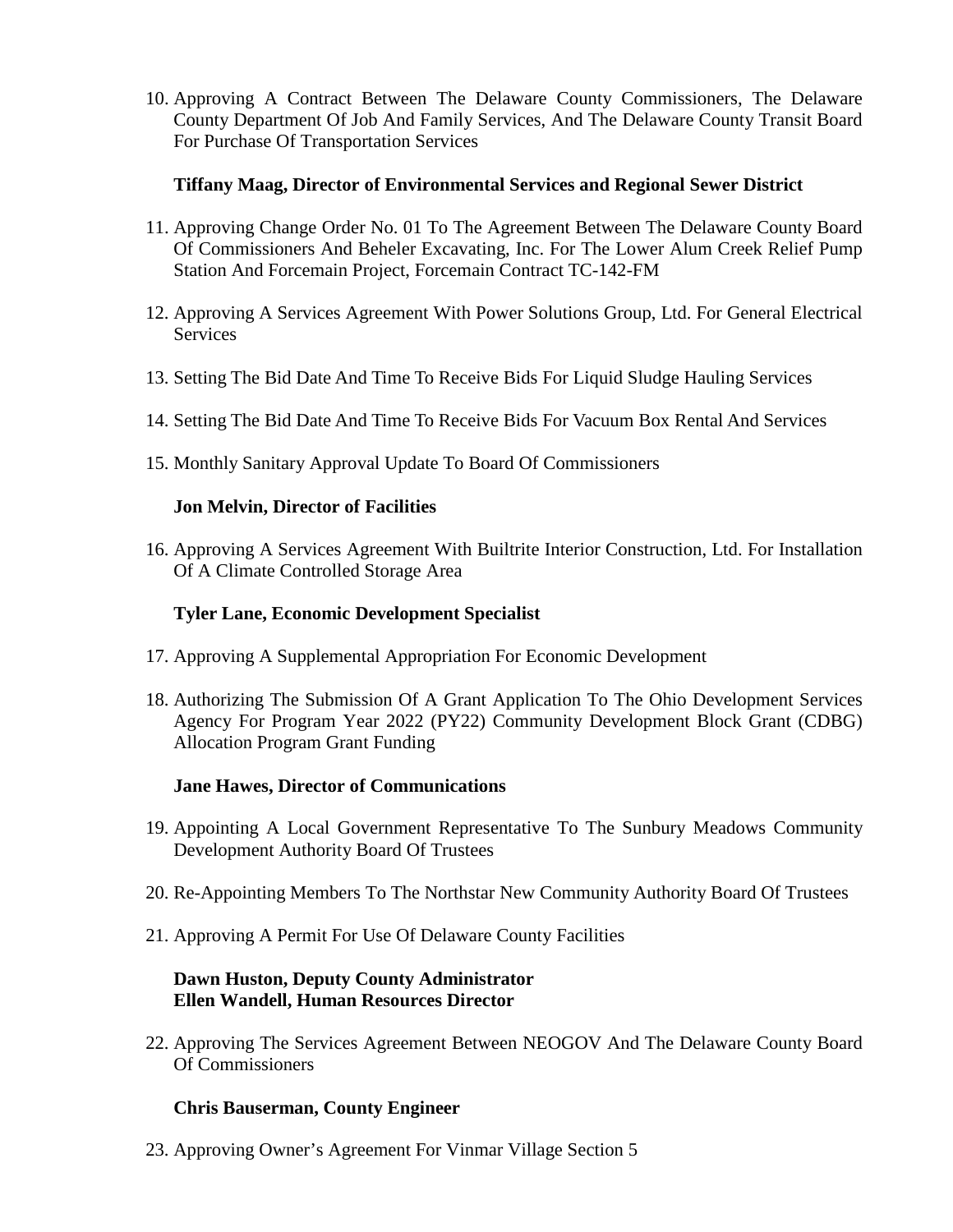- 24. Approving Developer's Agreement For Hyatts Crossing
- 25. Approving The Plats Of Subdivision For: Sheffield Park Section 1 Phase B Lot 6903 Division # 1; Howard Farms Section 2 And Section 3; JES Cad And Orange Centre Development Lot 7496 Division 1
- 26. Establishing A Maintenance Bond And Releasing Construction Bond For Harvest Curve
- 27. Accepting The Roads, Approving Recommended Speed Limits, Establishing Stop Conditions And Releasing The Sureties For Hyatts Crossing
- 28. Awarding A Bid And Approving A Contract Between The Delaware County Commissioners And Strawser Paving Company For Del-CR91-3.45, Berlin Station Road And Piatt Road Roundabout Project
- 29. Approving Plans, Specifications, Estimate And Setting The Bid Date For The Project Known As DEL-Byxbe Campus, Roller Compacted Concrete Base For Parking Lot
- 30. Approving Plans, Specifications, Estimate And Resetting The Bid Date For The Project Known As DEL-36-19.93, US 36 And Carter's Corner Intersection Improvement
- 31. Approval Of Right Of Way Work Permit Summary Sheet
- 32. Approving Speed Limit Reductions On North Old 3C Highway (CR #24)

#### **Dean Stelzer, Delaware County Sheriff Chief Business Officer**

33. Approving A Supplemental Appropriation For The Sheriff's Office

#### **Tracie Davies, County Administrator**

- 34. Administrator Reports
- 35. Commissioners' Committees Reports
- 36. Adjourning Into Executive Session
- 37. Other Business
- 38. Adjourning The Meeting

#### **Calendar**

| June 23, 2022 |                  |      | 9:30 AM Commissioners Session                                                                                        |
|---------------|------------------|------|----------------------------------------------------------------------------------------------------------------------|
| June 27, 2022 | 9:30<br>10:00 AM | - AM | <b>Commissioners Session</b><br>Final Hearing For The Proposed Webster Arnold #355<br>Watershed Drainage Improvement |
| June 30, 2022 | $9:30$ AM        |      | <b>Commissioners Session</b>                                                                                         |